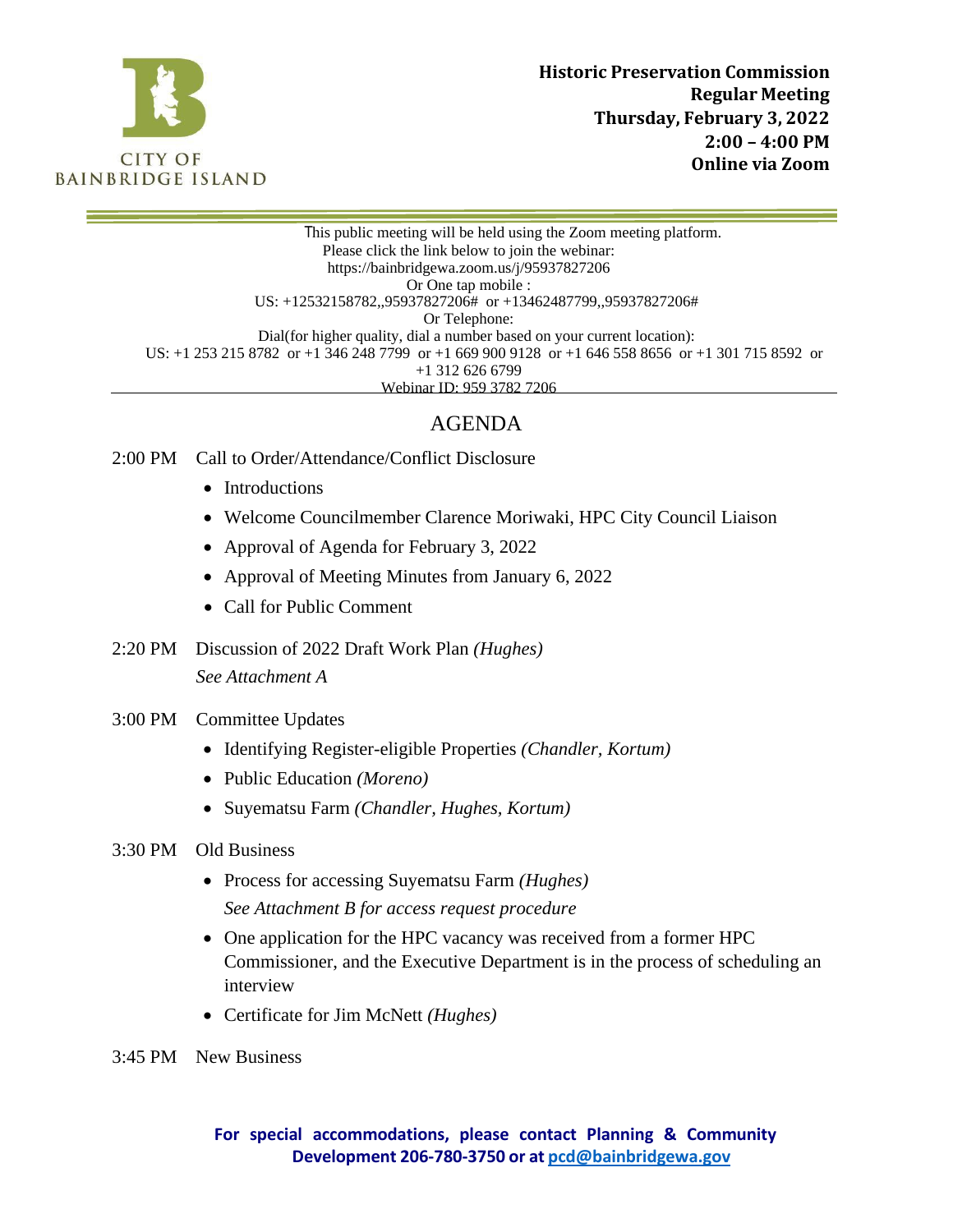

- Jane Rasely no longer provides administrative support for the HPC; please do not send correspondence to Jane. Renee Argetsinger now provides administrative support, and can be reached at [rargetsinger@bainbridgewa.gov](mailto:rargetsinger@bainbridgewa.gov) or 206.780.3702
- Heritage Tree article *(Chandler)*
- City video projects *(Hughes)*
- Discuss correspondence between Commissioner Kortum and Charles Wenzlau about 487 Winslow Way *(Kortum)*

4:00 PM Adjourn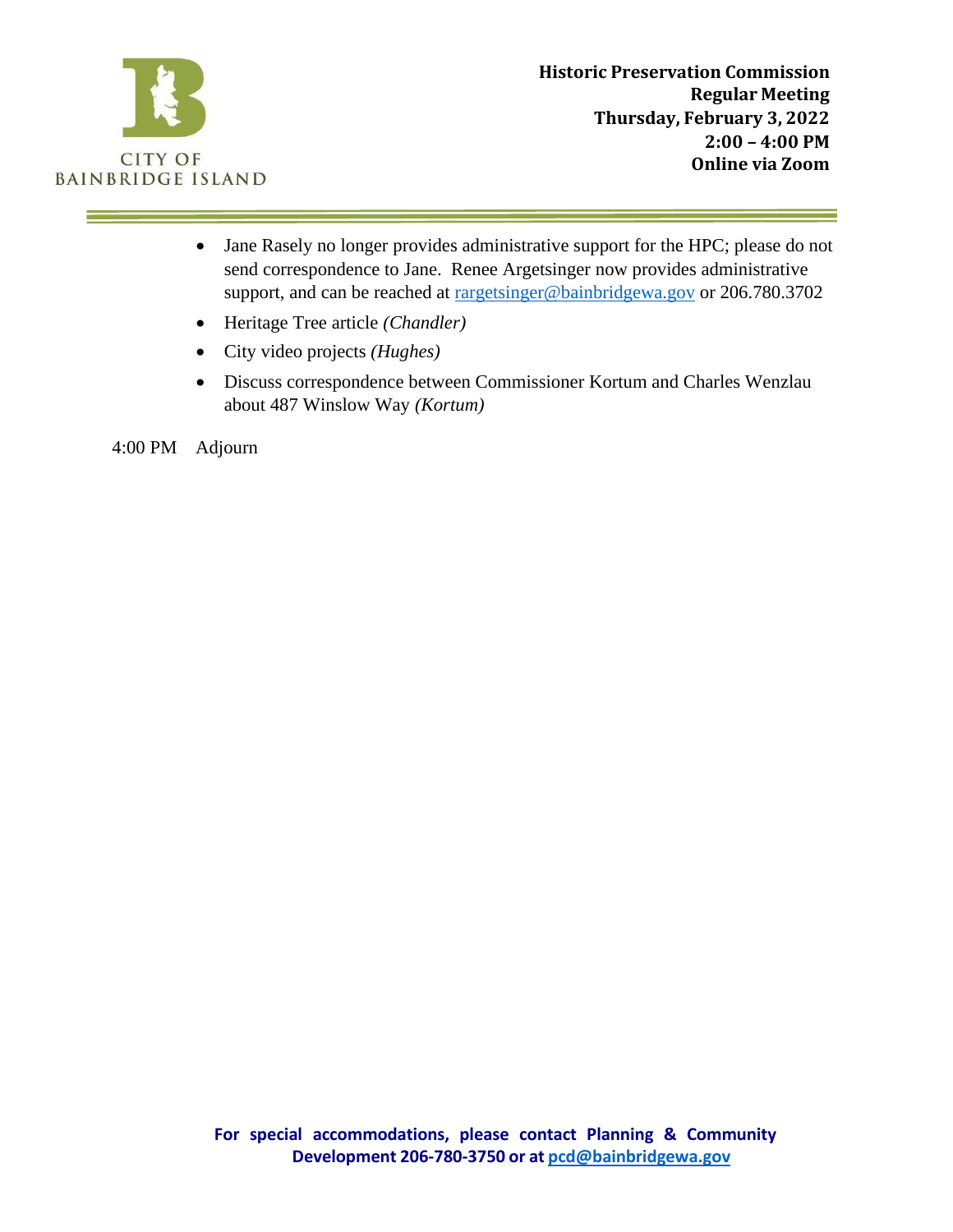

Call to Order (Attendance, Agenda, Ethics) Approval of Meeting Minutes from December 2, 2021 Call for Public Comment Committee Updates New/Old Business Adjourn

## **Call to Order (Attendance, Agenda, Ethics)**

The meeting was called to order at 2:04 PM. Commissioners in attendance were Eric Kortum, Rick Chandler, Blaine Cliver, Judy Romann, Christopher Moreno and Susan Hughes. City Staff present were Planning Manager David Greetham and Administrative Specialist Maria Dozeman who prepared minutes. Administrative Specialists Marlene Schubert and Renee Argetsinger were also in attendance.

The agenda was reviewed and approved.

**Review and Approve Minutes**

**Motion: I move to approve the December 2, 2021 minutes as written Cliver/Kortum: Passed Unanimously**

**Call for Public Comment** No public comment

**Committee Updates Suyematsu Farmstead** Becca Hanson and Heather Burger were present. Discussion only. **Identifying Register-eligible Properties** Discussion only **Public Education** Discussion only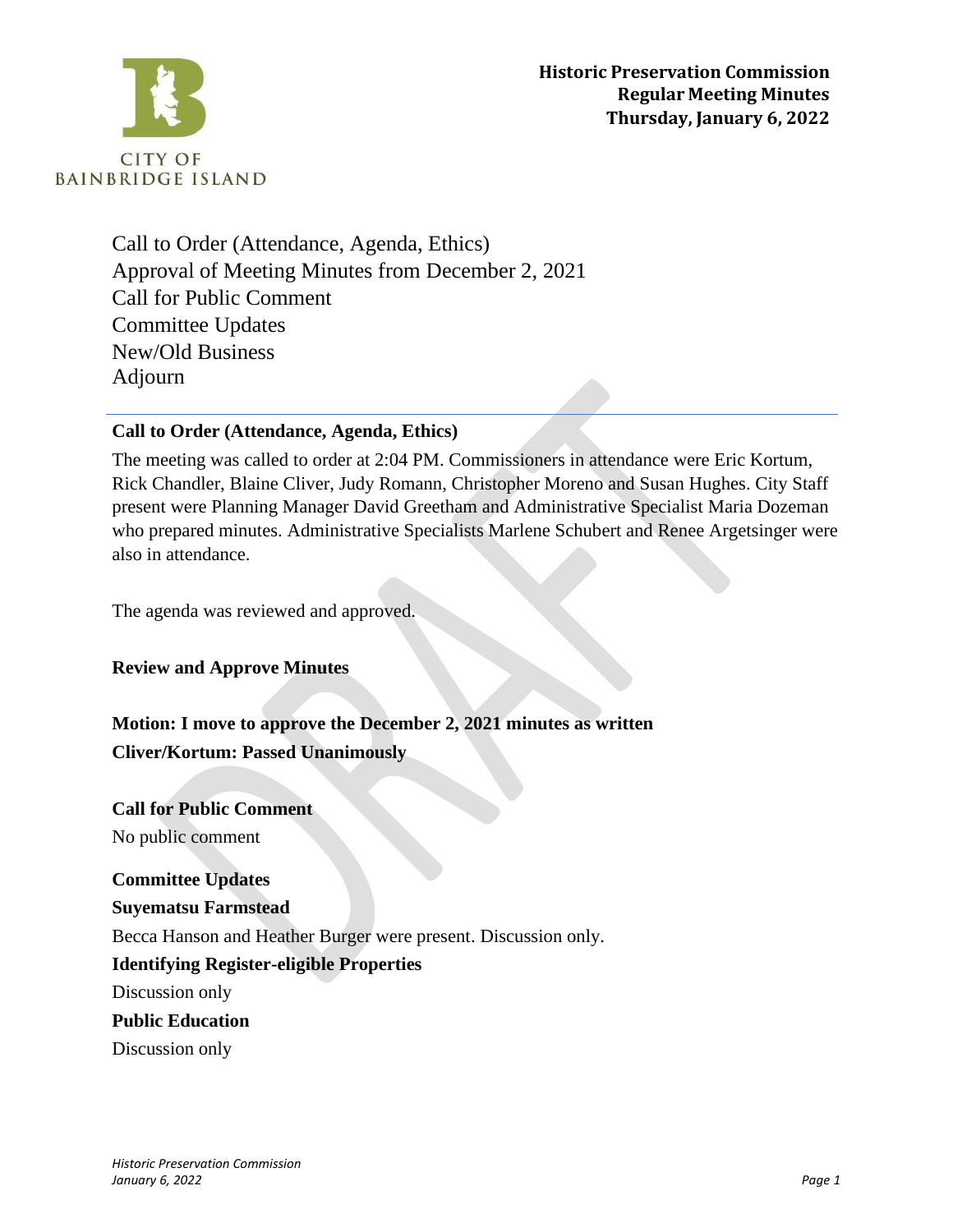

#### **New Business**

Discussion regarding 2022 work plan development and year-end summary of 2021 work plan

Ideas for 2022

Identify and contact Register-eligible properties

Establish historic districts

Discussion only

# **Old Business**

None discussed

# **Adjourn**

Meeting adjourned by motion at 3:56, Cliver/Romann

All approved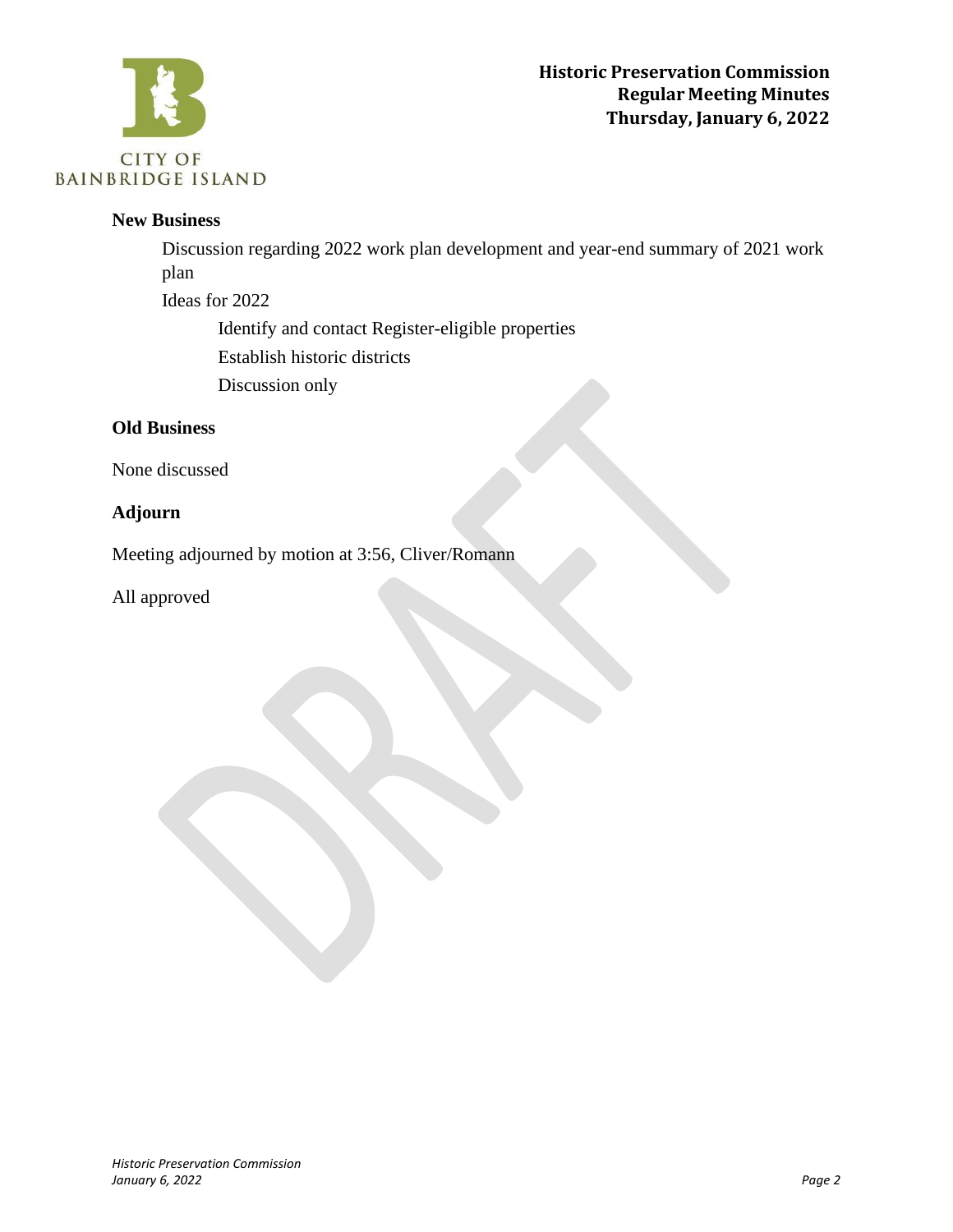**City of Bainbridge Island – Historic Preservation Commission**

# **2022 Work Plan (Proposed Draft)**

**HPC Mission:** The mission of the HPC is to advocate for the preservation of historically significant buildings, structures, sites, objects, and districts. The HPC establishes, maintains, and updates the local historic inventory, local historic register, heritage tree register, and identifies register eligible properties. Additionally, the HPC reviews nominations to the local, state, and national registers, minor conditional use permits (CUP) for zoning relief, changes or alterations to local historic register or register eligible properties, demolition permits, and special valuation of historic properties. [https://www.bainbridgewa.gov/233/Historic-Preservation-Commission#:~:text=The%20mission%20of%20the%20HPC,and%20identifies%20register%20 eligible%20properties.; accessed 1/24/2022].

## **Priority Areas**

## **1. COBI Historic Registry**

- a. Review current listing on the COBI Historic Registry, including all associated location data/GIS data/maps, nomination forms and associated information, held by COBI and HPC.
	- i. Submit an information request to COBI Planning Department for current listings and associated information for the purposes of integration and development of a COBI Historic Registry geodatabase to be accessible to HPC commissioners for the purposes of assisting with HPC permit reviews and Historic Registry identification and planning efforts.
- b. Identification, documentation, and evaluation of COBI Historic Registry eligible (i.e., previously undocumented and unevaluated) historic districts, sites, and buildings in the following areas/neighborhoods identified by HPC in 2021: Port Blakely, Rolling Bay, Winslow, and Rockaway Beach.
	- i. Process to include identification of register eligible properties, delineation of historic district boundaries, notification and outreach with property owners (interest/support), documentation and evaluation of identified Historic Registry eligible historic districts and contributing elements and standalone historic properties, and preparation and submittal of associated nomination forms for COBI, property owner, and HPC review and approvals.
	- ii. Identification and expansion of COBI Historic Tree Registry based on review and integration of previously published historic document/book noted by Commissioner Chandler).
- c. Review COBI Historic Registry property owner notification letter. Update draft as needed.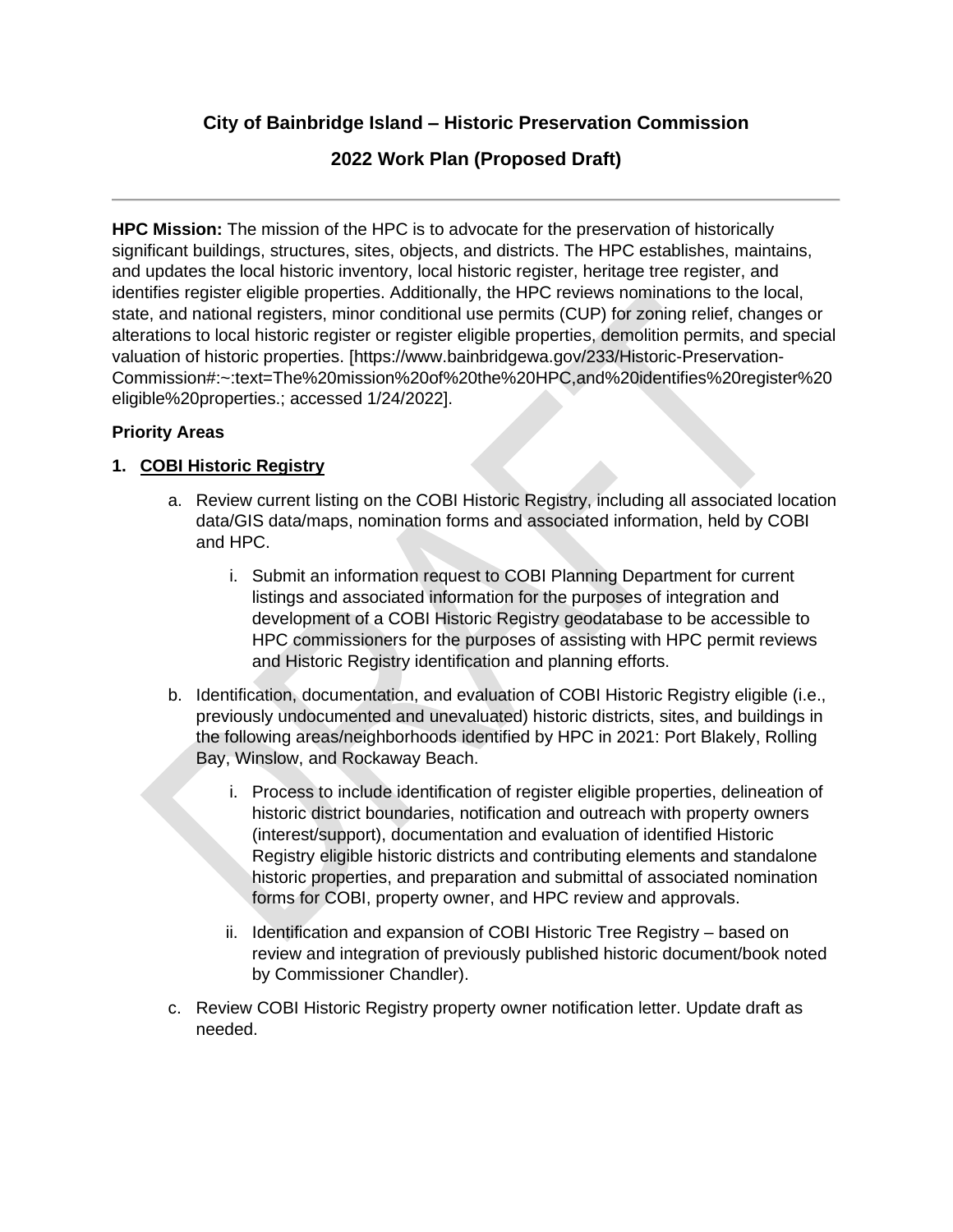#### **2. Suyematsu Historic Farming District**

- a. Develop a work plan in collaboration with COBI and the lease holder, Friends of Farm (FoF), to address the following:
	- i. Identify integrity issues of historic district and contributing historic elements and features identified as at risk in the Sheridan Study and KO Report and by HPC commissioners the past few years.
	- ii. Identify historic preservation values and historic preservation goals for the farm; e.g. the Commission recommends developing the contributing farm components as a "public" museum highlighting the role of Japanese-American farmers and Indi-Filipinos in Bainbridge Island history; linking this museum with the Japanese Exclusion Memorial and the Japanese-American experience before, during, and after WW2 on Bainbridge Island.
	- iii. How to integrate the historic component with the farm and public component that are already part of the FoF master plan; the KO Study offers a blueprint of this integration.
	- iv. How to develop and manage the historic component of Suyematsu Farm as outlined in the KO Study; funding for stabilization and development of historic interpretation; methods and funding for long term management of the historic component. How best to support FoF as the leasee, or is there other management alternatives that could work closely with FoF.
	- v. Insure that Historic Preservation concerns are addressed in COBI funded reports and planning documents, the COBI and FoF master lease, and FoF 2022 Draft Master Plan.
- b. Place all associated and appropriate Suyematsu Historic Farm documents in an HPC accessible server/folder/database.
- c. Establish a procedure for HPC commissioners to schedule, obtain permissions, and access Suyematsu Historic Farm.
- d. Photograph and measure all contributing structures, building, and associated artifacts to assess integrity needs; should be done by a qualified conservator recommended by the Washington State Department of Archaeology and Historic Preservation (DAHP).
- e. Encourage COBI to list Suyematsu Farm on the WA Historic Registry and National Register of Historic Places to improve chances of receiving public interpretation grants. If permitted, prepare and submit of appropriate nomination forms (use DAHP forms from DAHP website), and provide to COBI and FoF to review.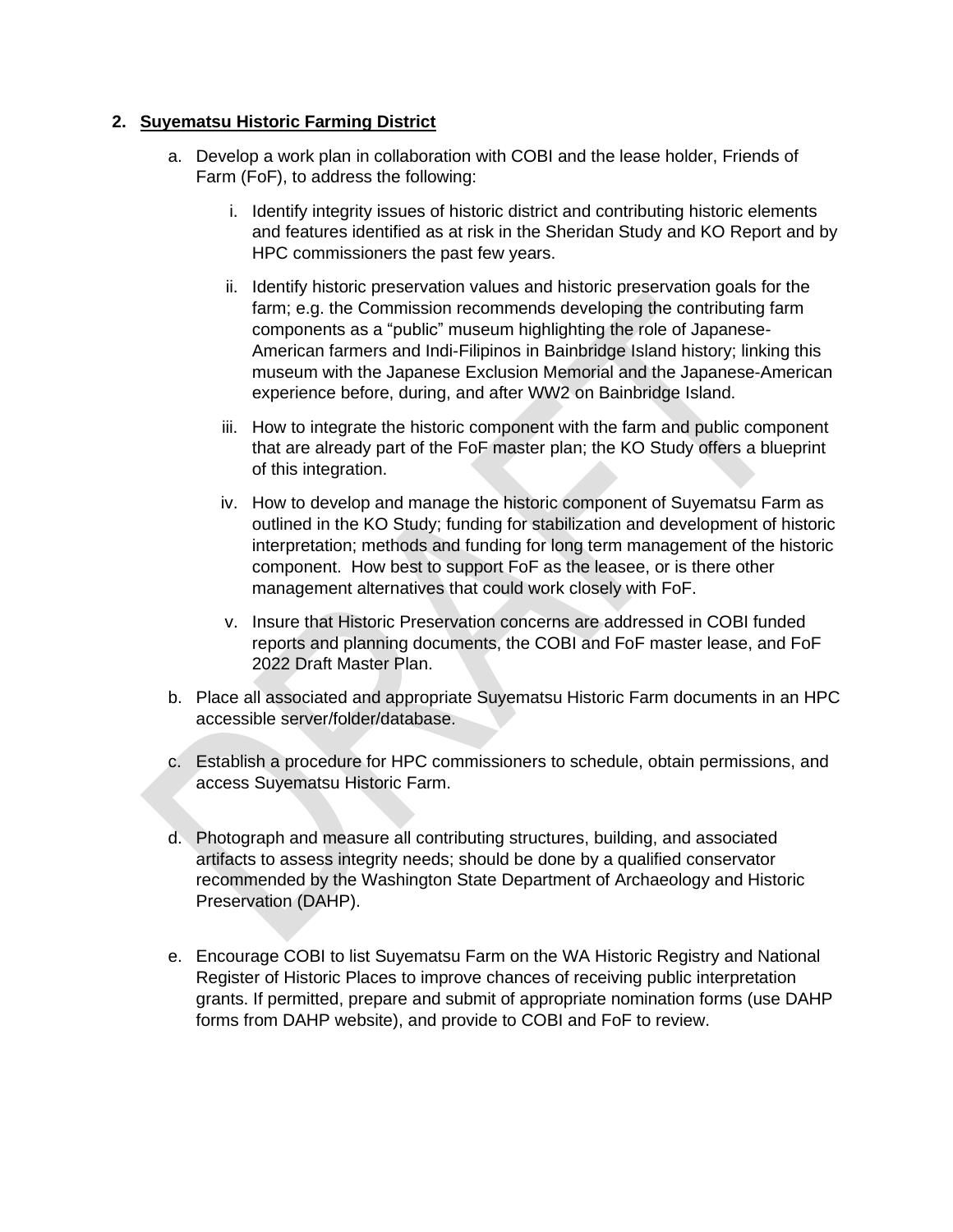#### **3. Public Outreach and Engagement**

- a. COBI Newsletter/Bainbridge Ilsand Review/Kitsap Sun Coordinate with COBI, appropriate stakeholders, and draft two or three newsletter entries focused on the following topics: COBI Historic Registry, COBI Heritage Trees, Suyematsu Historic Farm, or newly identified potential Historic Districts/Sites - Port Blakely/Winslow/Rolling Bay/Rockaway Beach.
- b. Targeted outreach meetings and community-based workshops/open houses in neighborhoods associated with the newly identified historic districts noted above (e.g., Port Blakely, Rolling Bay, Winslow, etc.). The purpose of these meetings would be to: 1) educate the public about the COBI Historic Registry, Bainbridge Island history, and the historical significance of their neighborhood and homes/farms, and 2) to assess concerns and interest from associated property owners in participating in COBI Historic Registry and nomination process. These meetings would help facilitate community building and the exchange of oral histories and related information and documentation potential from generational families living in these areas.
- c. Optional Conduct outreach and coordinate with Bainbridge Historical Society and Museum, COBI Public and Private K-12 Schools, and associated historic stakeholder communities (e.g., Suquamish Tribe, Japanese American communities and organizations, and Indi-Filipino American community and organizations). Purpose of this outreach would be to assess ongoing efforts, needs/gaps, and interest in collaborating in a annual educational outreach program that highlights and integrates different aspects and areas of Bainbridge Island History into K-12 programs and curriculum. HPC members could help organize and provide technical assistance.
- **4. Ongoing Review COBI Permit and Historic Registry Requests and Applications**